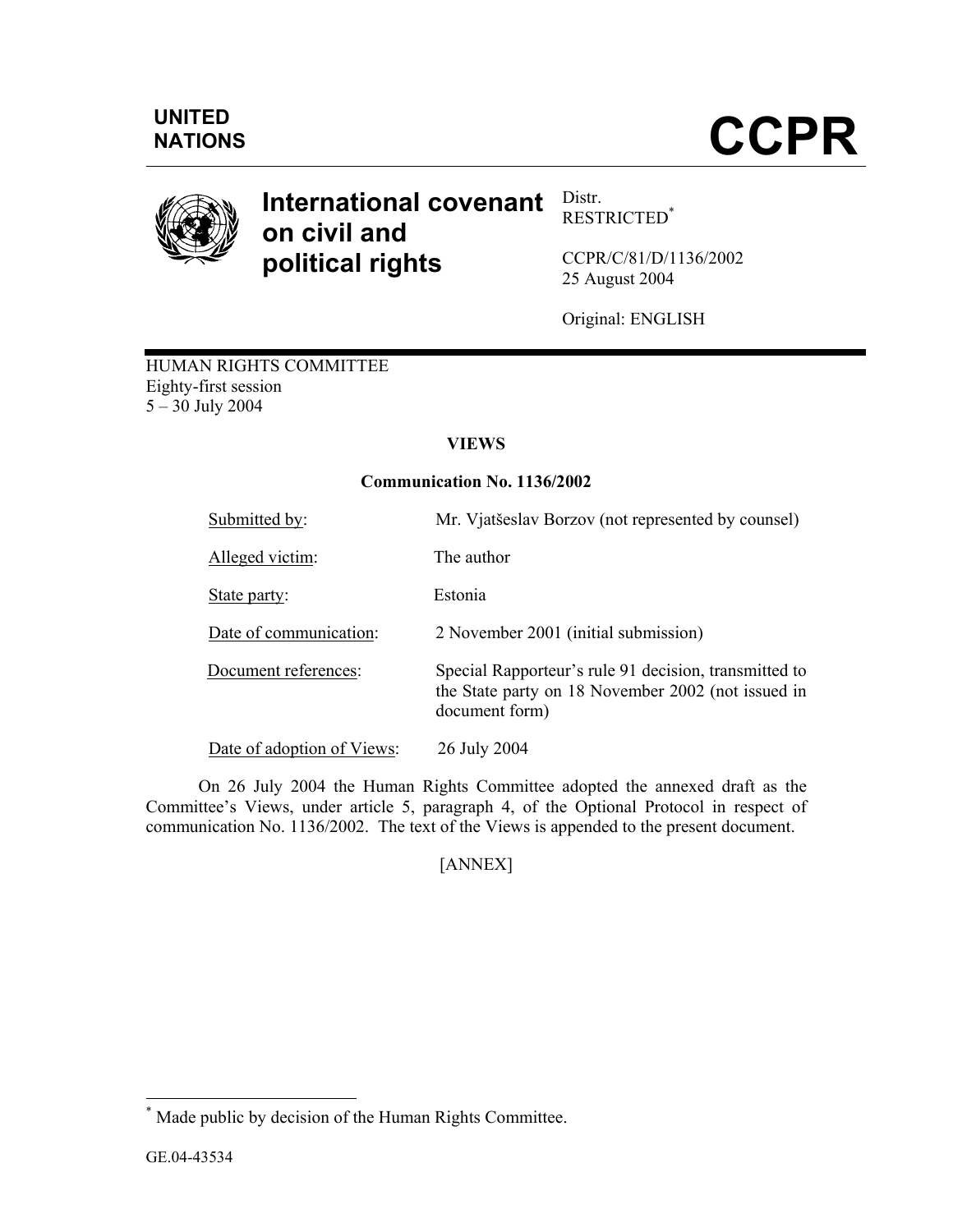### **ANNEX**

Views of the Human Rights Committee under article 5, paragraph 4, of the Optional Protocol to the International Covenant on Civil and Political rights

Eighty-first session

concerning

### **Communication No. 1136/2002\*\***

| Submitted by:          | Mr. Vjatšeslav Borzov (not represented by counsel) |
|------------------------|----------------------------------------------------|
| Alleged victim:        | The author                                         |
| State party:           | Estonia                                            |
| Date of communication: | 2 November 2001 (initial submission)               |

 The Human Rights Committee, established under article 28 of the International Covenant on Civil and Political Rights,

Meeting on 26 July 2004,

 Having concluded its consideration of communication No. 1136/2002, submitted to the Human Rights Committee by Mr. Vjatšeslav Borzov under the Optional Protocol to the International Covenant on Civil and Political Rights,

 Having taken into account all written information made available to it by the author of the communication, and the State party,

Adopts the following:

## **Views under article 5, paragraph 4, of the Optional Protocol**

1. The author of the communication is Mr. Vjatšeslav Borzov, allegedly stateless, born in Kurganinsk, Russia, on 9 August 1942 and currently residing in Estonia. The author claims to be a victim of violations by Estonia of article 26 of the Covenant. He is not represented by counsel.

### **The facts as presented by the author**

-

2.1 From 1962 to 1967, the author attended the Sevastopol Higher Navy College in the specialty of military electrochemical engineer. After graduation, he served in Kamchatka

<sup>\*\*</sup> The following members of the Committee participated in the examination of the present communication: Mr. Abdelfattah Amor, Mr. Nisuke Ando, Mr. Prafullachandra Natwarlal Bhagwati, Mr. Franco Depasquale, Mr. Walter Kälin, Mr. Ahmed Tawfik Khalil, Mr. Rajsoomer Lallah, Mr. Rafael Rivas Posada, Sir Nigel Rodley, Mr. Martin Scheinin, Mr. Ivan Shearer, Mr. Hipólito Solari Yrigoyen, Ms. Ruth Wedgwood, Mr. Roman Wieruszewski and Mr. Maxwell Yalden.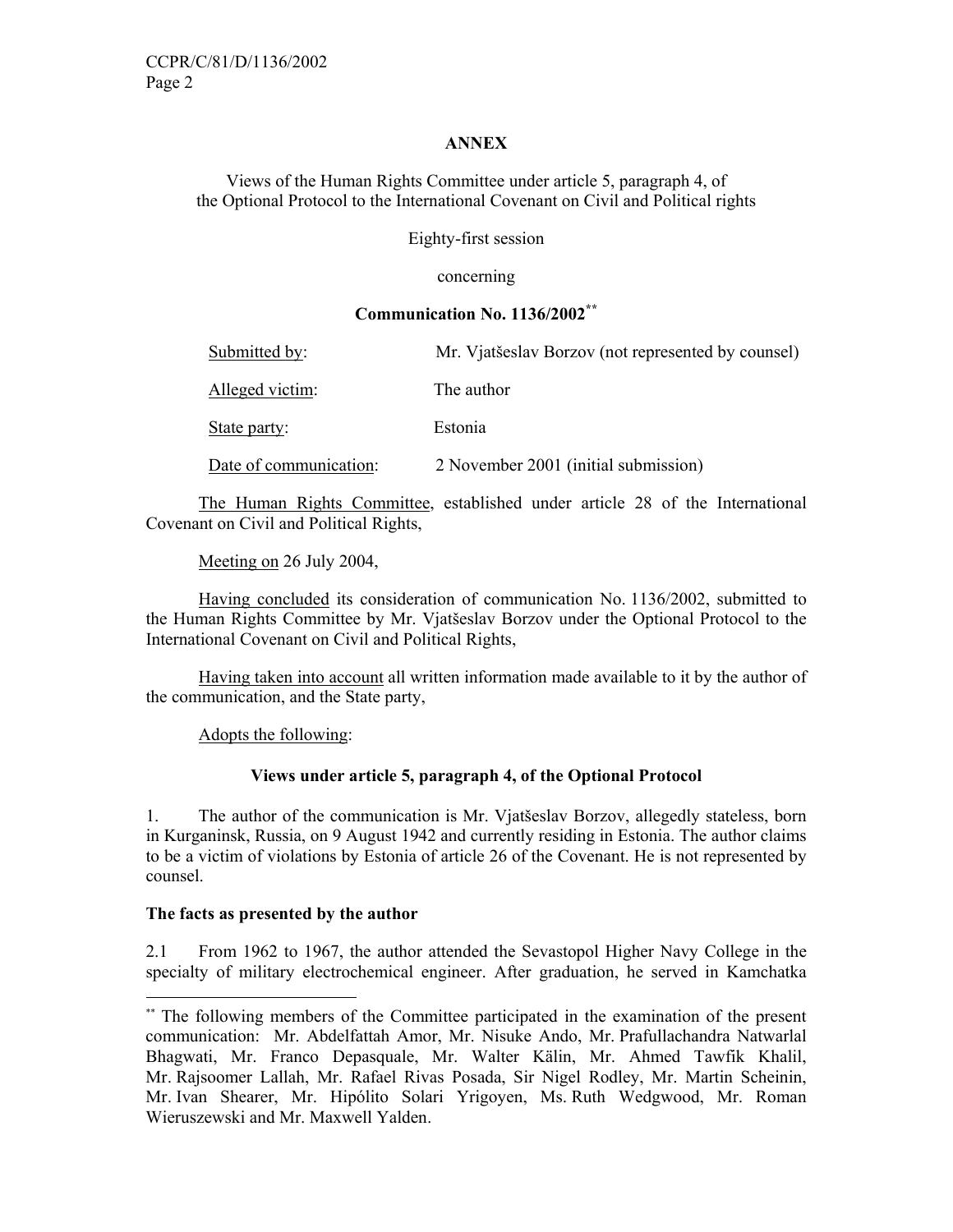until 1976 and thereafter in Tallinn as head of a military factory until 1986. On 10 November 1986, the author was released from service with rank of captain due to illness. The author has worked, since 1988, as a head of department in a private company, and he is married to a naturalized Estonian woman. In 1991, Estonia achieved independence.

2.2 On 28 February 1994, the author applied for Estonian citizenship. In 1994, an agreement between Estonia and the Russian Federation entered into force which concerned the withdrawal of troops stationed on the former's territory (the 1994 treaty). In 1995, the author obtained an Estonian residence permit, pursuant to the Aliens Act's provisions concerning persons who had settled in Estonia prior to 1990. In 1996, an agreement between Estonia and the Russian Federation entered into force, concerning "regulation of issues of social guarantees of retired officers of the armed forces of the Russian Federation in the territory of the Republic of Estonia" (the 1996 treaty). Pursuant to the 1996 treaty, the author's pension has been paid by the Russian Federation. Following delays occasioned by deficiencies of archive materials, on 29 September 1998, the Estonian Government, by Order No. 931-k, refused the application. The refusal was based on section 8 of the Citizenship Act of 1938, as well as section 32 of the Citizenship Act of 1995 which precluded citizenship for a career military officer in the armed forces of a foreign country who had been discharged or retired therefrom.

2.3 On 23 April 1999, the Tallinn District Court (Administrative Section) rejected the author's appeal against the refusal, holding that while the 1938 Act (which was applicable to the author's case) did not contain the specific exemption found in section 32 the 1995 Act, the Government was within its powers to reject the application. On 7 June 1999, the Tallinn Court of Appeal allowed the author's appeal against the District Court's decision and declared the Government's refusal of the authors' application to be unlawful. The Court considered that in simply citing a general provision of law rather than justifying the individual basis on which the author's application was refused, the Government had insufficiently reasoned the decision and left it impossible to ascertain whether the author's equality rights had been violated.

2.4 On 22 September 1999, upon reconsideration, the Government, by Decree 1001-k, again rejected the application, for reasons of national security. The order explicitly took into account the author's age, his training from 1962 to 1967, his length of service in the armed forces of a "foreign country" from 1967 to 1986, the fact that in 1986 he was assigned to the reserve as a captain, and that he was a military pensioner under article 2, clause 3, of the 1996 treaty pursuant to which his pension was paid by the Russian Federation.

2.5 On 4 October 2000, the Tallinn Administrative Court rejected, at first instance, the author's appeal against the new refusal of citizenship. The Court found that the author had not been refused citizenship because he had actually acted against the Estonian state and its security in view of his personal circumstances. Rather, for the reasons cited, the author was in a position where he could act against Estonian national security. On 25 January 2001, the Tallinn Court of Appeal rejected the author's appeal. The Court, finding the Citizenship Act as amended in 1999 to be the applicable law in the case, found that the Government had properly come to the conclusion that, for the reasons cited, the author could be refused citizenship on national security grounds. It observed that there was no need to make out a case of a specific individual threat posed by the author, as he had not been accused of engaging in actual activities against the Estonian state and its security.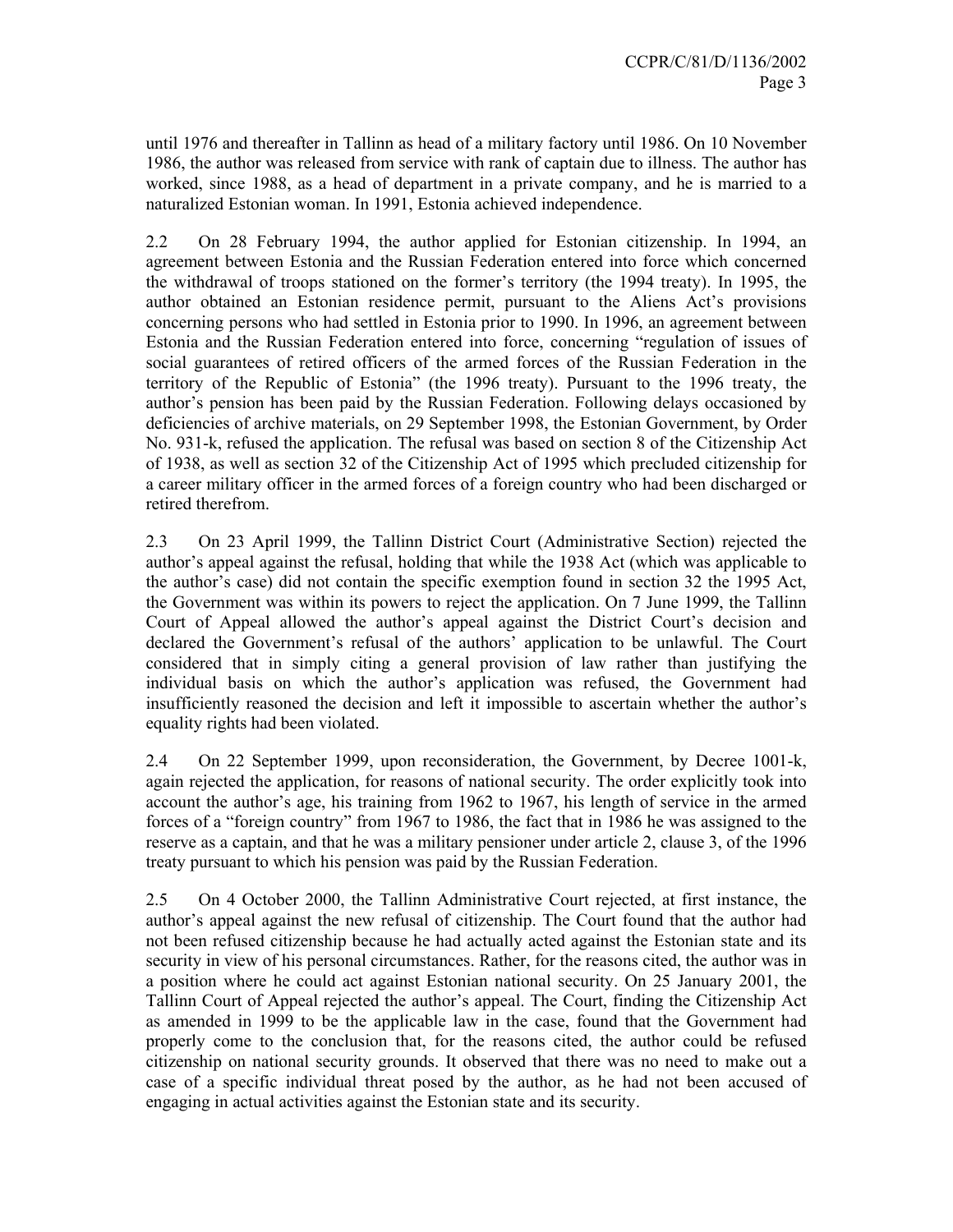2.6 The author filed a further appeal in cassation to the Supreme Court, arguing that the applicable law was in fact the 1938 Act, and that the Government's order refusing citizenship was insufficiently reasoned, as it simply referred to the law and listed factual circumstances. These circumstances did not, in his view, prove that he was a threat to national security. He also argued that the lower court had failed to assess whether the refusal was in fact discriminatorily based on his membership of a particular social group, in violation of article 12 of the Constitution. On 21 March 2001, the Appeals Selection Panel of the Supreme Court refused the author leave to appeal.

## **The complaint**

3.1 The author argues that he has been the victim of discrimination on the basis of social origin, contrary to article 26 of the Covenant. He contends that section 21(1) of the Citizenship  $Act<sup>1</sup>$  imposes an unreasonable and unjustifiable restriction of rights on the grounds of a person's social position or origin. He argues that the law presumes that all foreigners who have served in armed forces pose a threat to Estonian national security, regardless of the individual features of the particular service or training in question. He argues that there is proof neither of a threat posed generally by military retirees, nor of such a threat posed by the author specifically. Indeed, the author points out that rather than his residence permit being annulled on national security grounds, he has been granted a five-year extension. The author also contends that refusal of citizenship on such grounds is in conflict with an alleged principle of international law pursuant to which persons cannot be considered to have served in a foreign military force if, prior to acquisition of citizenship, they served in armed forces of a country of which they were nationals.

3.2 The author argues that the discriminatory character of the Law is confirmed by section 21(2) of the Citizenship Act 1995, which provides that Estonian citizenship may be granted to "a person who has retired from the armed forces of a foreign state if the person has been married for at least five years to a person who acquired citizenship by birth" [rather than by naturalization] and if the marriage has not been dissolved. He argues that there is no rational reason why marriage to an Estonian by birth would reduce or eliminate a national security risk. Thus, he also sees himself as a victim of discrimination on the basis of the civil status of his spouse.

…

 $\frac{1}{1}$  Section 21(1) provides, in material part:

<sup>§ 21.</sup> Refusal to grant or refusal for resumption of Estonian citizenship

<sup>(1)</sup> Estonian citizenship shall not be granted to or resumed by a person who:

<sup>2)</sup> does not observe the constitutional order and Acts of Estonia;

<sup>3)</sup> has acted against the Estonian state and its security;

<sup>4)</sup> has committed a criminal offence for which a punishment of imprisonment of more than one year was imposed and whose criminal record has not expired or who has been repeatedly punished under criminal procedure for intentionally committed criminal offences;

<sup>5)</sup> has been employed or is currently employed by foreign intelligence or security services;

<sup>6)</sup> has served as a professional member of the armed forces of a foreign state or who has been assigned to the reserve forces thereof or has retired therefrom, and nor shall Estonian citizenship be granted to or resumed by his or her spouse who entered Estonia due to a member of the armed forces being sent into service, the reserve or into retirement.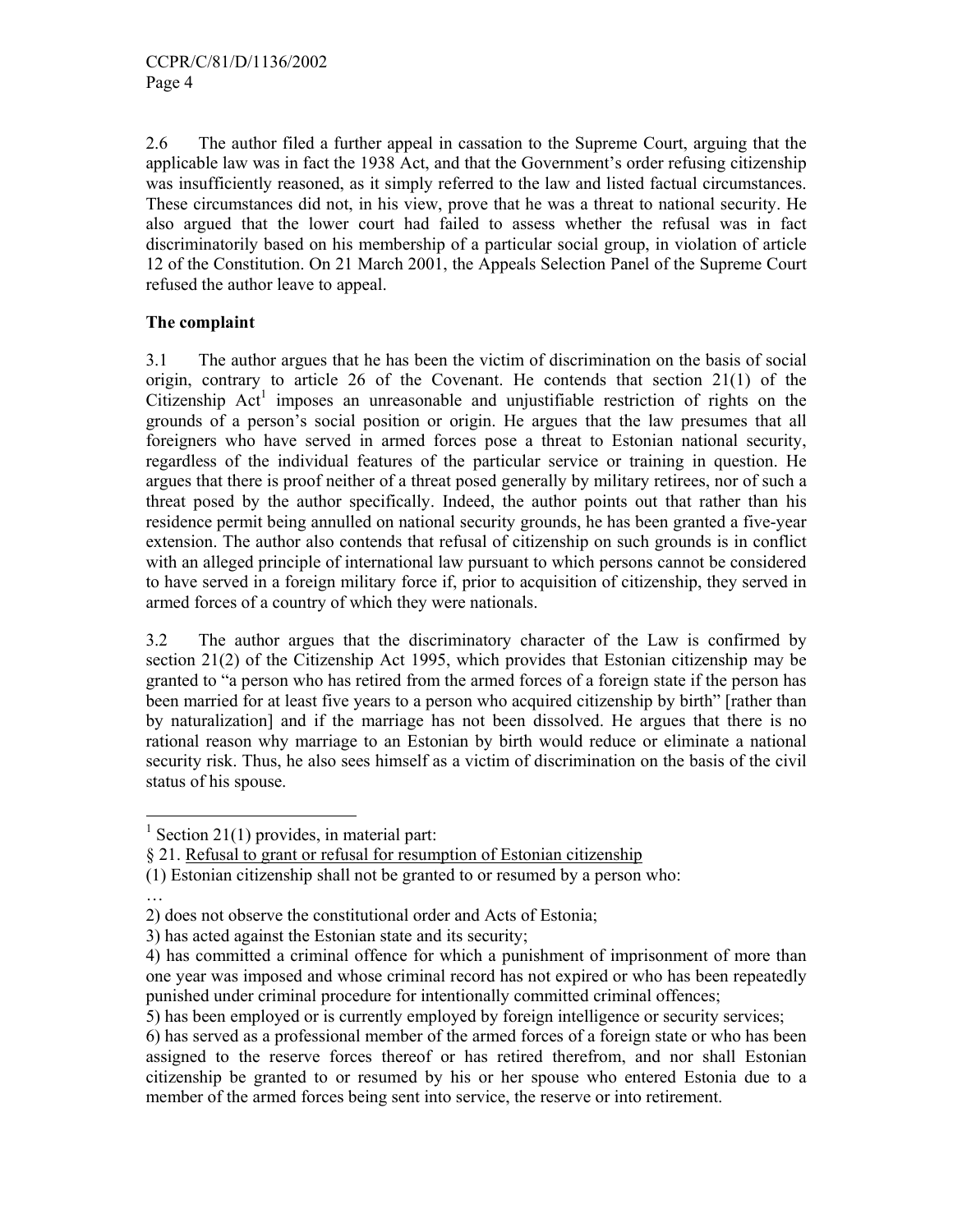3.3 The author argues that, as a result of this legal position, there are some 200,000 persons comprising 15% of the population that are residing permanently in the State party but who remain stateless. As a result of the violation of article 26, the author seeks compensation for pecuniary and non-pecuniary damage as well as costs and expenses of the complaint.

### **The State party's submissions on the admissibility and merits of the communication**

4.1 By submissions of 30 June 2003, the State party contested both the admissibility and the merits of the communication. The State party argues, as to admissibility, that the author has failed to exhaust domestic remedies, and that the communication is incompatible with the provisions of the Covenant as well as manifestly ill-founded. As to the merits, the State party argues that the facts disclose no violation of the Covenant.

4.2 The State party argues that the author did not submit a request to the administrative seeking the initiation of constitutional review proceedings to challenge the constitutionality of the Citizenship Act. The State party refers in this respect to a decision of 5 March 2001 where the Constitutional Review Chamber, on reference from the administrative court, declared provisions of the Aliens Act, pursuant to which the applicant had been refused a residence permit, to be unconstitutional. Additionally, with reference to a Supreme Court decision of 10 May 1996 concerning the Convention on the Rights of the Child, the State party observes that the Supreme Court exercises its capacity for striking down domestic legislation inconsistent with international human rights treaties.

4.3 The State party argues that, as equality before the law and protection against discrimination are rights protected by both the Constitution and the Covenant, a constitutional challenge would have afforded an available and effective remedy. In light of the Supreme Court's recent caselaw, the State party considers that such an application would have had a reasonable prospect of success and should have been pursued.

4.4 The State party argues, in addition, that the author did not pursue recourse to the Legal Chancellor to verify the non-conformity of an impugned law with the Constitution or Covenant. The Legal Chancellor has jurisdiction to propose a review of legislation regarded as unconstitutional, or, failing legislative action, to make a reference to this effect to the Supreme Court. The Supreme Court has "in most cases" granted such a reference. Accordingly, if the author regarded himself as incapable of lodging the relevant constitutional challenge, he could have applied to the Legal Chancellor to take such a step.

4.5 In any event, the State party argues that the author has not raised the particular claim of discrimination on the basis of his wife's status before the local courts, and this claim must accordingly be rejected for failure to exhaust domestic remedies.

4.6 The State party further contends that the communication is inadmissible for being incompatible with the provisions of the Covenant. It observes that the right to citizenship, much less a particular citizenship, is not contained in the Covenant, and that international law does not give rise to any obligation to grant unconditionally citizenship to a person permanently residing in the country. Rather, under international law all States have the right to determine who, and in which manner, can become a citizen. In so doing, the State also has the right and obligation to protect its population, including national security considerations.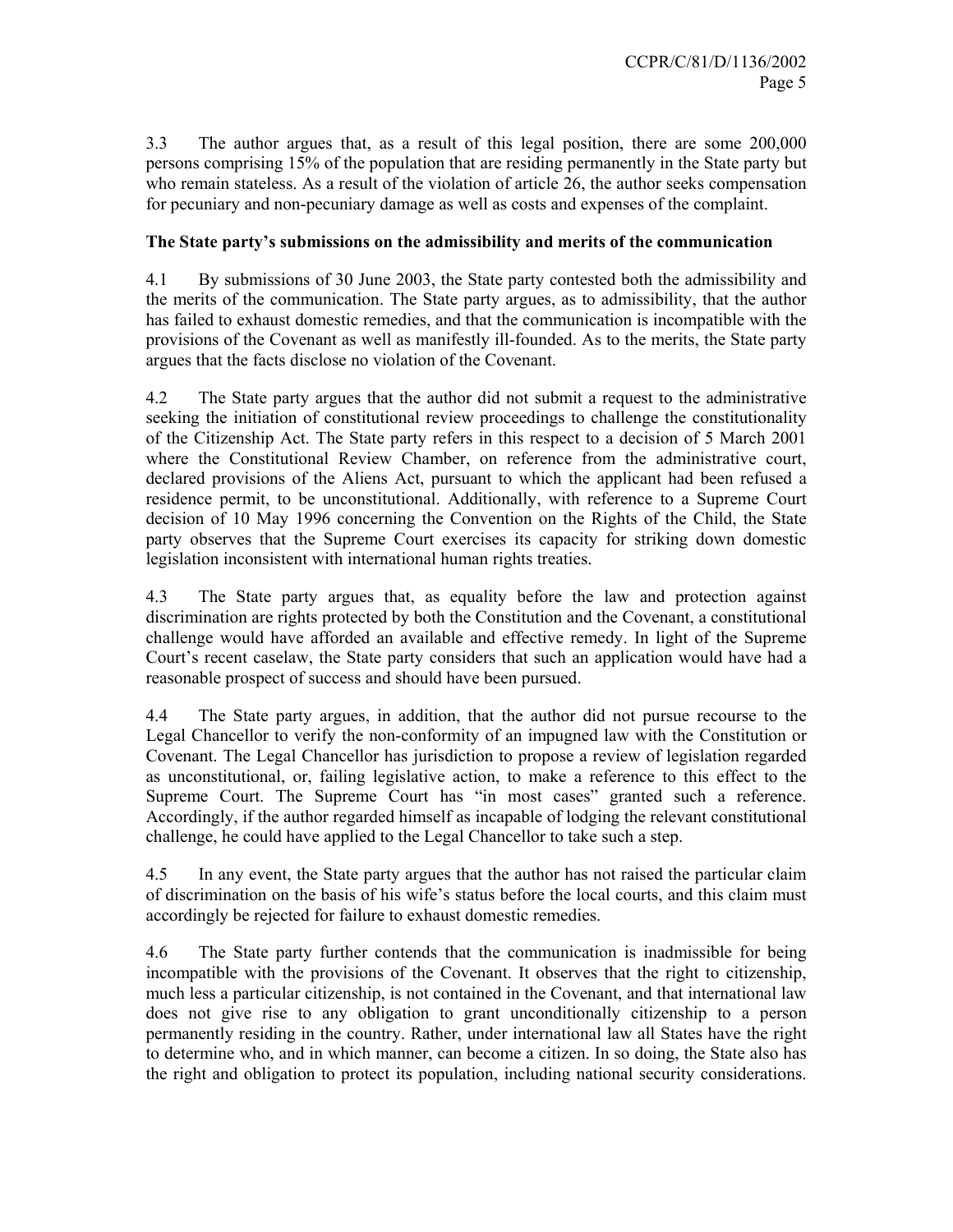The State party refers to the Committee's decision in  $V M R B v Canada$ ,<sup>2</sup> where in finding no violation of article 18 or 19 in deporting an alien, the Committee observed that it was not for it to test a sovereign State's evaluation of an alien's security rating. Accordingly, the State argues that the refusal to grant citizenship on the grounds of national security does not, and cannot, interfere with any of the author's Covenant rights. The claim is thus inadmissible *ratione materiae* with the Covenant.

4.7 For the reasons developed below with respect to the merits of the communication, the State party also argues that the communication is manifestly ill-founded, as no violation of the Covenant is disclosed.

4.8 On the merits of the claim under article 26, the State party refers to the Committee's established jurisprudence that not all differences in treatment are discriminatory; rather, differences that are justified on a reasonable and objective basis are consistent with article 26. The State party argues that the exclusion in its law from citizenship of persons who have served as professional members of the armed forces of a foreign country is based on historical reasons, and must also be viewed in the light of the treaty with the Russian Federation concerning the status and rights of former military officers.

4.9 The State party explains that by 31 August 1994, troops of the Russian Federation were withdrawn pursuant to the 1994 treaty. The social and economic status of military pensioners was regulated by the separate 1996 treaty, pursuant to which military pensioners and family members received an Estonian residence permit on the basis of personal application and lists submitted by the Russian Federation. Under this agreement, the author was issued a residence permit entitling him to remain after the withdrawal of Russian troops. However, under the agreement, Estonia was not required to grant citizenship to persons who had served as professional members of the armed forces of a foreign country. As the author's situation is thus regulated by separate treaty, the State party argues that the Covenant is not applicable to the author.

4.10 The State party argues that the citizenship restriction is necessary for reasons of national security and public order. It is further necessary in a democratic society for the protection of state sovereignty, and is proportional to the aim stipulated in the law. In the order refusing the author's application, the Government justified its decision in a reasoned fashion, which reasons, in the State party's view, were relevant and sufficient. In adopting the law in question, it was also taken into account that in certain conditions former members of the armed forces might endanger Estonian statehood from within. This particularly applies to persons who have been assigned to the reserve, as they are familiar with Estonian circumstances and can be called to service in a foreign country's forces.

4.11 The State party emphasizes that the author was not denied citizenship due to his social origin but due to particularized security considerations. With respect to the provision in law allowing the granting of citizenship to a spouse of an Estonian by birth, the State party argues that this is irrelevant to the present case as the author's application was denied on national security grounds alone. Even if the author's spouse were Estonian by birth, the Government would still have had to make the same national security assessment before granting citizenship. The State party invites the Committee to defer, as a question of fact and evidence,

 $\frac{1}{2}$  Case No 236/1987, Decision adopted on 18 July 1988.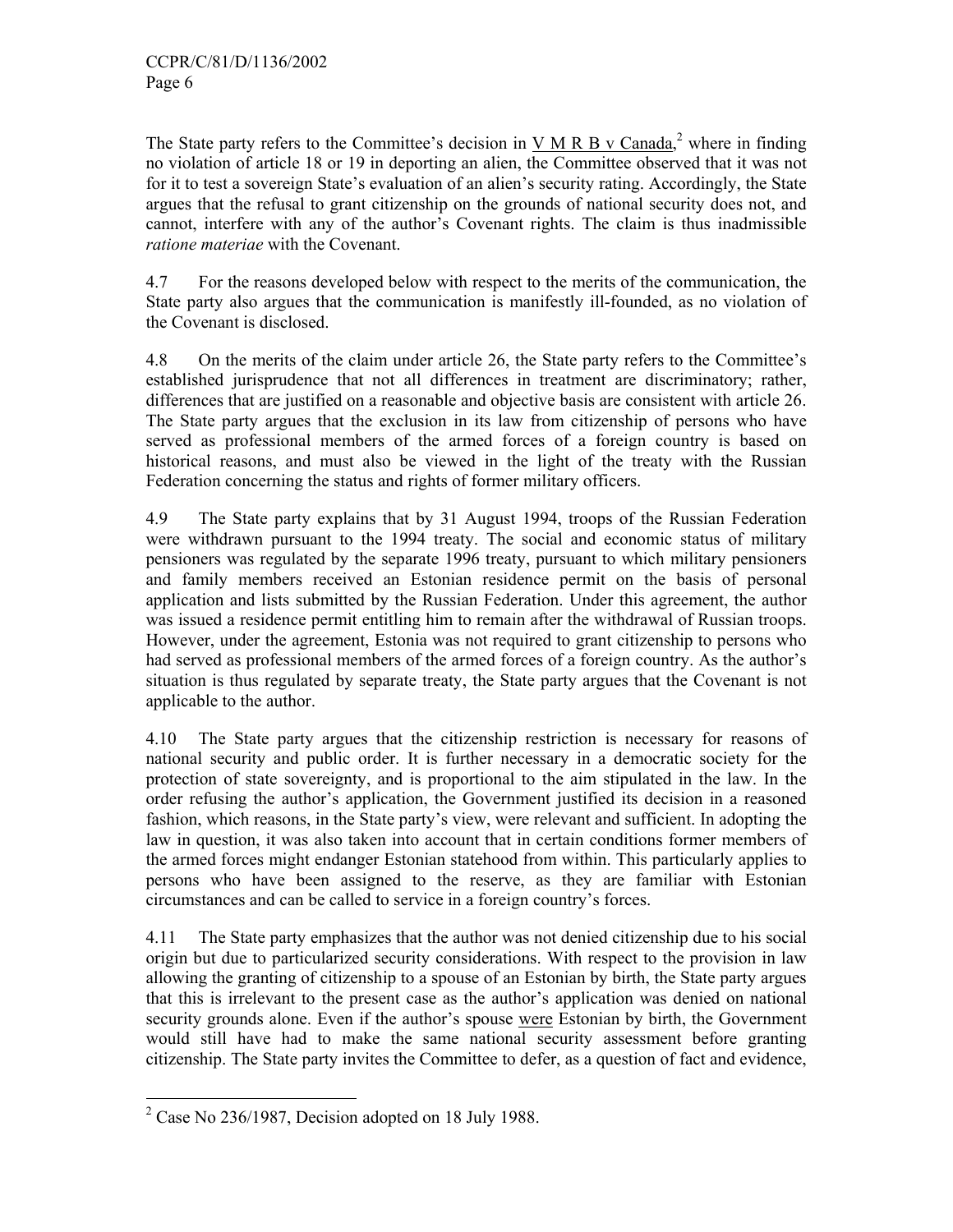to the assessment of the author's national security risk made by the Government and upheld by the courts.

4.12 The State party thus argues that the author was not treated unequally compared to other persons who have professionally served in foreign armed forces, as the law does not allow grant of citizenship to such persons. As no distinction was made on the basis of his wife's status (the decision being made on national security grounds), nor was the author subject to discrimination on the basis of social or family status. The State party argues that the refusal, taken according to law, was not arbitrary and has not had negative consequences for the author, who continues to live in Estonia with his family by virtue of residence permit. The further claim of a large-scale violation of rights in other cases should also be disregarded as an *actio popularis*.

## **The author's comments on the State party's submissions**

5.1 By letter of 27 August 2003, the author responded to the State party's submissions. At the outset, he states that his complaint is not based upon the exemption provisions of the Citizenship Act concerning spouses who are Estonian by birth. Rather, he attacks article 21(1) of the Citizenship Act, which he argues is contrary to the Covenant as devoid of reasonable and objective foundation and being neither proportional nor in pursuit of a legitimate aim. In all proceedings at the domestic level, he unsuccessfully raised the allegedly discriminatory nature of this provision. The author contends that the courts' rejection of his discrimination claims illustrates that he was denied the equal protection of the law and show that he has no effective remedy.

5.2 As to the possibility of approaching the Legal Chancellor, the author observes that the Chancellor advised him to pursue judicial proceedings. As the author wished to challenge a specific decision concerning him, the issue did not concern legislation of general application, which is the extent of the Chancellor's mandate. In any event, the Chancellor must reject applications if the subject matter is, or has been, the subject of judicial proceedings.

5.3 On the substantive issues, the author argues with reference to the Committee's established jurisprudence that the protections of article 26 apply to all legislative action undertaken by the State party, including the Citizenship Act. He argues that he has been a victim of a violation of his right to equality before the law, as a number of (unspecified) persons in Estonia have received Estonian citizenship despite former service in the armed forces of a foreign state (including the then USSR). The denial in his case is accordingly arbitrary and not objective, in breach of the guarantee of equal application.

5.4 The author observes that as a result of the refusal of citizenship he remains stateless, while article 15 of the Universal Declaration of Human Rights provides for a right to nationality and freedom from arbitrary deprivation thereof. In this context, he argues that article 26 also imposes a positive duty on the State party to remedy the discrimination suffered by the author, along with numerous others, who arrived in Estonia after 1940 but who are only permanent residents.

5.5 The author rejects the characterisation that he had twice been refused citizenship on grounds of national security. On the first occasion, he and 35 others were rejected purely on the basis of membership of the former armed forces of the USSR. On the second occasion, the national security conclusion was based on the personal elements set out above. In the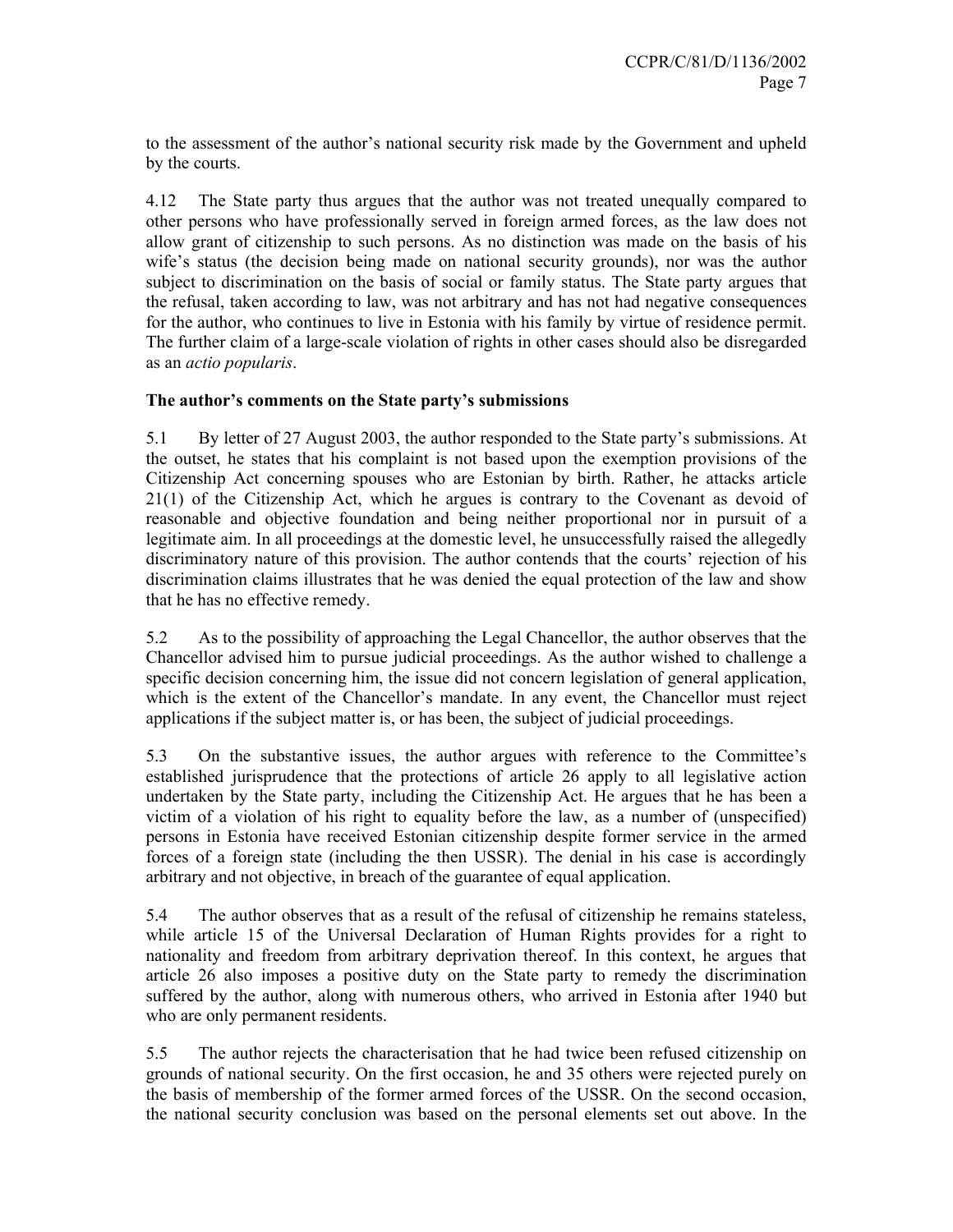author's view, this is in contradiction to other legislation – his residence permit was extended for a further five years, at the same time that the Law on Aliens provides that if a person represents a threat to national security, a residence permit shall not be issued or extended and deportation shall follow. The author contends that he does not satisfy any of the circumstances which the Aliens Act describes as threats to state security.

5.6 By contrast, the author argues he has never represented, and does not currently represent, such a threat. He describes himself as a stateless and retired electrician, without a criminal record and who has never been tried. Additionally, being stateless, he cannot be called for service in the armed forces of a foreign state. There is no pressing social need in refusing him citizenship, and thus no relevant and sufficient reasons to justify the discriminatory treatment are at hand.

5.7 The author also observes that, under the 1996 treaty, discharged military service members (except those who represent a threat to national security) shall be guaranteed residence in Estonia (article  $2(1)$ ), and Estonia undertook to guarantee to such service members rights and freedoms in accordance with international law (article 6). The author points out that, contrary to what the State party suggests, he did not receive his residence permit pursuant to the 1996 treaty, but rather first received such a permit in 1995 under article 20(2) of the Aliens Law as an alien who settled in Estonia before July 1990 and enjoyed permanent registration.

5.8 The author also argues that neither the 1994 nor 1996 treaties address issues of citizenship or statelessness of former military personnel. These treaties are therefore of no relevance to the current Covenant claim. The author also rejects that historical reasons can justify the discrimination allegedly suffered. He points out that after the dissolution of the USSR he was made against his will into a stateless person, and that the State party, where he has lived for an extended period, has repeatedly refused him citizenship. He queries therefore whether he will remain stateless for the remainder of his natural life.

## **Issues and proceedings before the Committee**

### **Consideration of admissibility**

6.1 Before considering any claim contained in a communication, the Human Rights Committee must, in accordance with rule 87 of its rules of procedure, decide whether or not the communication is admissible under the Optional Protocol to the Covenant.

6.2 The Committee has ascertained that the same matter is not being examined under another procedure of international investigation or settlement for the purposes of article 5, paragraph 2(a), of the Optional Protocol.

6.3 To the extent that the author maintains a claim of discrimination based upon the social status or origin of his wife, the Committee observes that the author did not raise this issue at any point before the domestic courts. This claim accordingly must be declared inadmissible under article 5, paragraph 2(b), of the Optional Protocol for failure to exhaust domestic remedies.

6.4 As to the State party's contention that the claim concerning a breach of article 26 is likewise inadmissible, as constitutional motions could have been advanced, the Committee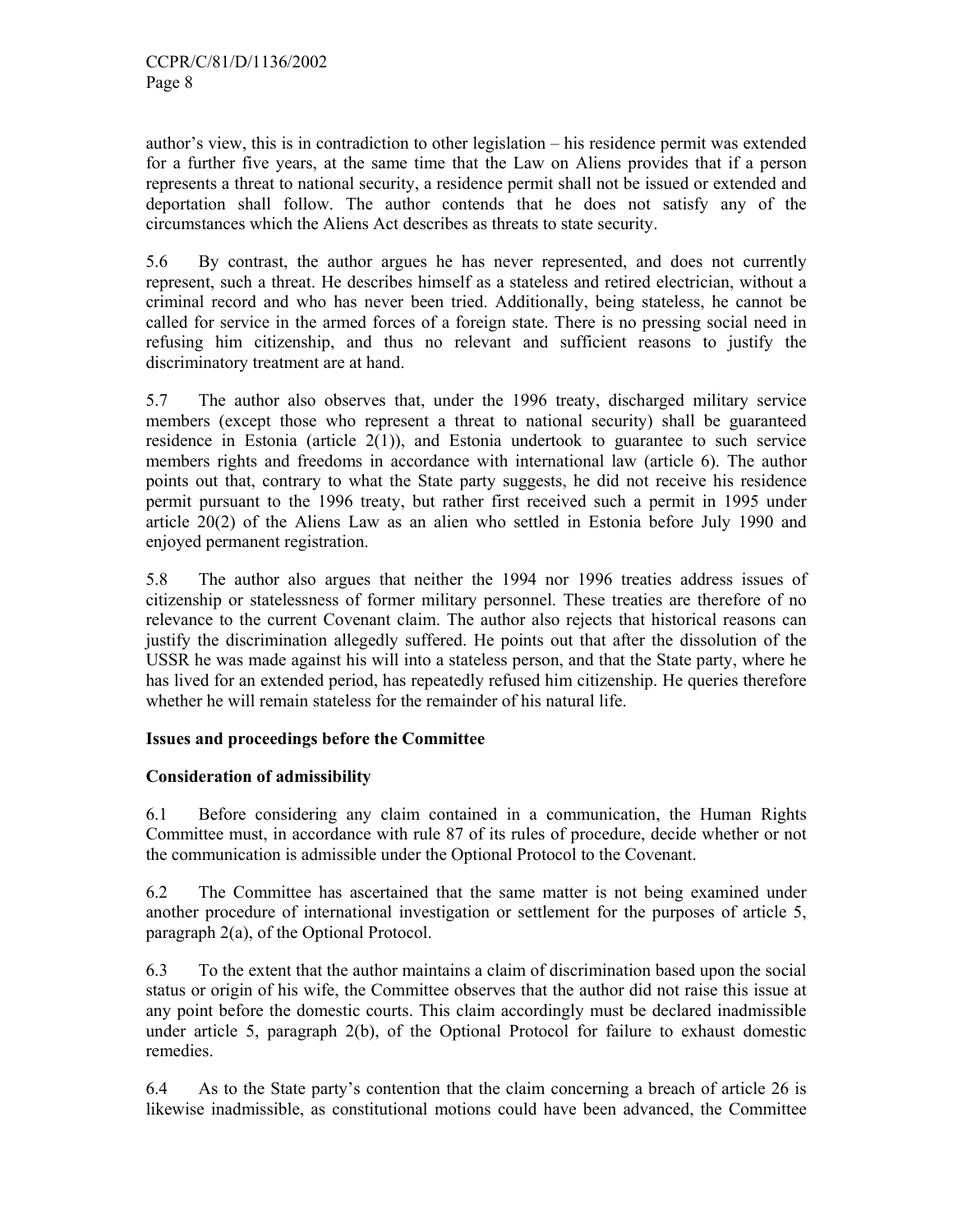observes that the author consistently argued before the domestic courts, up to the level of the Supreme Court, that the rejection of his citizenship claim on national security grounds violated equality guarantees of the Estonian Constitution. In light of the courts' rejection of these arguments, the Committee considers that the State party has not shown how such a remedy would have any prospects of success. Furthermore, with respect to the avenue of the Legal Chancellor, the Committee observes that this remedy became closed to the author once he had instituted proceedings in the domestic courts. This claim, therefore, is not inadmissible for failure to exhaust domestic remedies.

6.5 The Committee takes note of the State party's argument that the Covenant does not apply *rationae materiae* because it concluded, after its ratification of the Covenant, the 1994 treaty with the Russian Federation regarding Estonian residence permits for former Russian military pensioners. It considers, however, that in accordance with general principles of the law of treaties, reflected in articles 30 and 41 of the Vienna Convention on the Law of Treaties, the subsequent entry into force of a bilateral treaty does not determine the applicability of the Covenant.

6.6 As to the State party's remaining arguments, the Committee observes that the author has not advanced a free-standing right to citizenship, but rather the claim that the rejection of his citizenship on the national security grounds advanced violates his rights to nondiscrimination and equality before the law. These claims fall within the scope of article 26 and are, in the Committee's view, sufficiently substantiated, for purposes of admissibility.

## **Consideration of the merits**

7.1 The Human Rights Committee has considered the present communication in the light of all the information made available to it by the parties, as provided in article 5, paragraph 1 of the Optional Protocol.

7.2 Turning to the substance of the admissible claim under article 26, the Committee refers to its jurisprudence that an individual may be deprived of his right to equality before the law if a provision of law is applied to him or her in arbitrary fashion, such that an application of law to an individual's detriment is not based on reasonable and objective grounds.<sup>3</sup> In the present case, the State party has invoked national security, a ground provided for by law, for its refusal to grant citizenship to the author in the light of particular personal circumstances.

7.3 While the Committee recognizes that the Covenant explicitly permits, in certain circumstances, considerations of national security to be invoked as a justification for certain actions on the part of a State party, the Committee emphasizes that invocation of national security on the part of a State party does not, ipso facto, remove an issue wholly from the Committee's scrutiny. Accordingly, the Committee's decision in the particular circumstances of  $\underline{V} \underline{M} \underline{R} \underline{B}^4$  should not be understood as the Committee divesting itself of the jurisdiction to inquire, as appropriate, into the weight to be accorded to an argument of national security. While the Committee cannot leave it to the unfettered discretion of a State party whether reasons related to national security existed in an individual case, it recognizes that its own

<sup>&</sup>lt;sup>3</sup> See <u>Kavanagh v Ireland (No.1)</u> Case No 819/1998, Views adopted on 4 April 2001.

<sup>&</sup>lt;sup>4</sup> Op.cit.